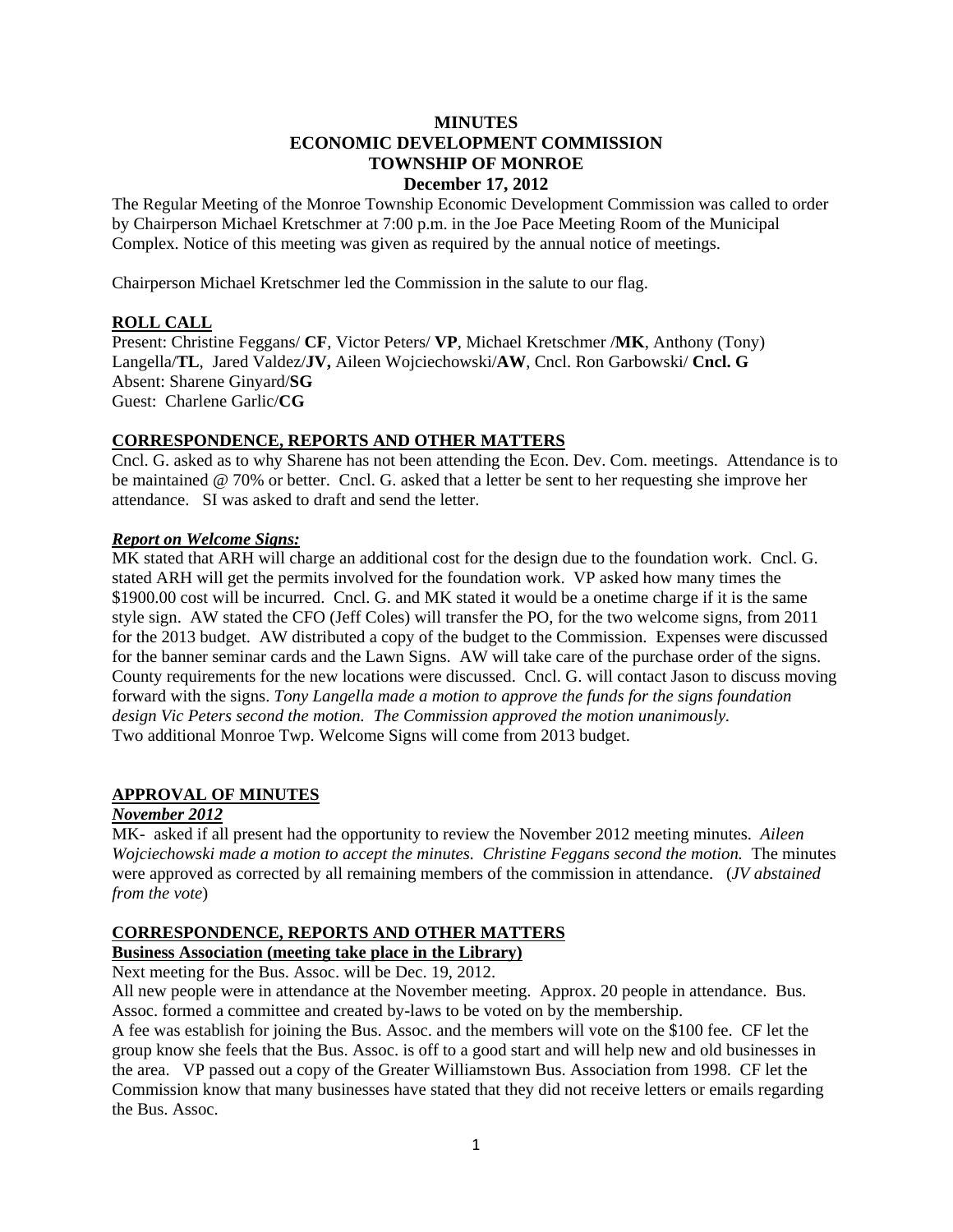(28:31 into the meeting) Charlene Garlic joined the meeting and MK had her introduce herself to the Committee. She is a business owner and realtor in Williamstown. She is interested in new development for Williamstown. She is also the Pres. of a non-profit group for children with cancer. Cncl. G asked if CG has ever been involved in an EDC before. She has not but is interested in learning and feels she will have some positive input for the group.

#### **NEW BUSINESS**

Re-organization of the EDC will take place at the January 2013 meeting. January meeting will be changed to January 22, 2013. A new Chairman and Vice Chairman will be elected. Locations for signage for Monroe Twp. will continue during 2013. EDC can help circulate a new business directory. Susan Iannucci will open the meeting and turn it over once a vote has taken place for the new Chairman.

## **ROUNDTABLE**

~Tony – Pleasure working with Mike and the group. Suggested a liaison from the Amish Market be established to bring information to the merchants. Spotlight some business each month on TV in the Council meetings. A pyramid needs to be developed with EDC at the top, Bus. Assoc. etc to have liaison between all groups. Attention needs to be done by the businesses for the people of Williamstown. Members and the town need a voice and that's what EDC needs to do. Businesses have not kept up with the population. EDC needs to do something about that.

 ~Christine – would like to have purchased a flag or banner representing the EDC to be displayed at the Bus. Assoc. meetings and other events around town. Interested in helping to get the Bus. Directory established. Bus. Assoc. is asking members to bring in 2-3 people to meetings and door to door as well. The Bus. Assoc. will be independent of the EDC and will become independent once they start collecting dues. EDC needs to come up with ideas to help everyone in this town.

~Jared- would like to continue to work on the website in the coming months.

~Vic– wishes Michael success it was a pleasure working with Michael and everyone else as well.

~Aileen- will take care of advertising the date change for the January 2013 meeting. I really enjoyed my time as a member on the EDC. Would like to invite Skip Tomarcio to the January meeting he should also be helpful with the directory. "Spotlight on Local Business" schedule needs to be done through the Clerk's office. The new chair will need access to the password for the Email + Facebook accounts and dedicate users from the group.

~Michael- feels success for the Bus Assoc. will be defined by consistent membership. Bench marks should be set to decide how many members will make a successful Bus. Assoc. Budget bench mark need to be set. The group is doing a great job. continue to have the call to service. Continue to communicate with the Bus. Assoc. Continue to use Facebook, many businesses use Facebook now. I am all for Jared continuing to work on the website. Email address EDC had, communication avenue for the EDC should be maintained.

~Cncl. G- EDC should not be advertising for the Bus. Assoc. EDC should be advertising for the whole town. I will contact the solicitor and find out what needs to be done regarding the Bus. Assoc. and the EDC. The EDC must remain its own entity separate from the Bus. Assoc. EDC will advertise once the Bus. Assoc. gives the EDC a finished project for the Business Directory. Have a liaison from the Amish Market join the Bus. Assoc. and bring the information back to the merchants.